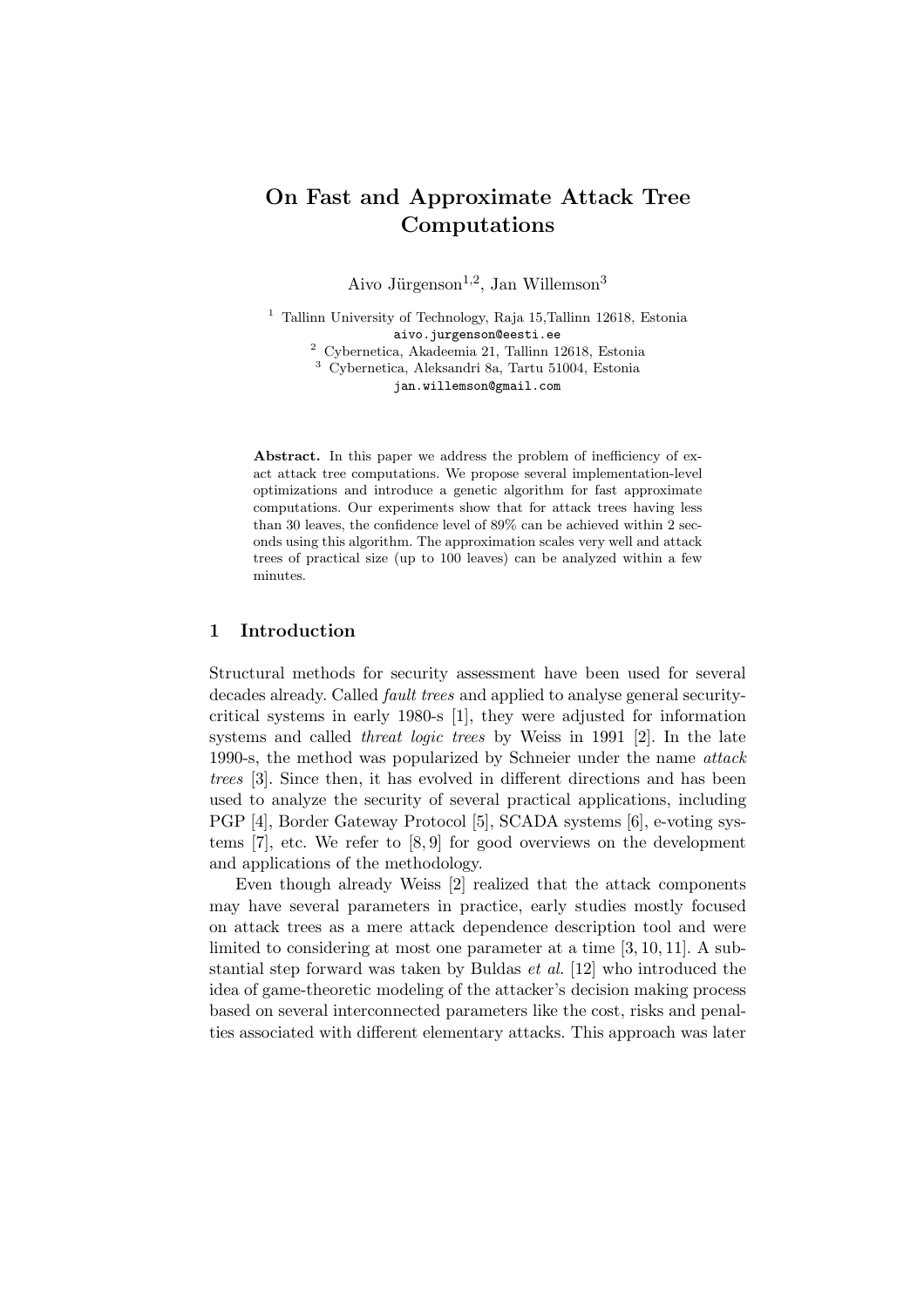refined by Jürgenson and Willemson by first extending the parameter domain from point values to interval estimates [13] and then by creating the first semantics for multi-parameter attack trees, consistent with the general framework of Mauw and Oostdijk [11, 14].

Even though being theoretically sound, the results of Jürgenson and Willemson are rather discouraging from an engineering point of view. Even with all the optimizations proposed in [14], they are still able to analyze the trees of at most 20 leaves in reasonable time and this may not suffice for many practical applications. Hence, the aim of this paper is to improve their results in two directions. First, we implement several additional optimizations and second, we create and test a genetic algorithm for fast approximations.

The paper is organized as follows. First, in Section 2 we will briefly define attack trees and the required parameters. Then Section 3 will explain our new set of optimizations, which in turn will be tested for performance in Section 4. Section 5 will cover our genetic algorithm and finally Section 6 will draw some conclusions.

## 2 Attack Trees

Basic idea of the attack tree approach is simple – the analysis begins by identifying one primary threat and continues by dividing the threat into subattacks, either all or some of them being necessary to materialize the primary threat. The subattacks can be divided further etc., until we reach the state where it does not make sense to divide the resulting attacks any more; these kinds of non-splittable attacks are called *elementary attacks* and the security analyst will have to evaluate them somehow.

During the splitting process, a tree is formed having the primary threat in its root and elementary attacks in its leaves. Using the structure of the tree and the estimations of the leaves, it is then (hopefully) possible to give some estimations of the root node as well. In practice, it mostly turns out to be sufficient to consider only two kinds of splits in the internal nodes of the tree, giving rise to AND- and OR-nodes. As a result, an AND-OR-tree is obtained, forming the basis of the subsequent analysis. We will later identify the tree as a (monotone) Boolean formula built on the set of elementary attacks as literals.

The crucial contribution of Buldas et al. [12] was the introduction of four game-theoretically motivated parameters for each leaf node of the tree. This approach was later optimized in [14], where the authors concluded that only two parameters suffice. Following their approach, we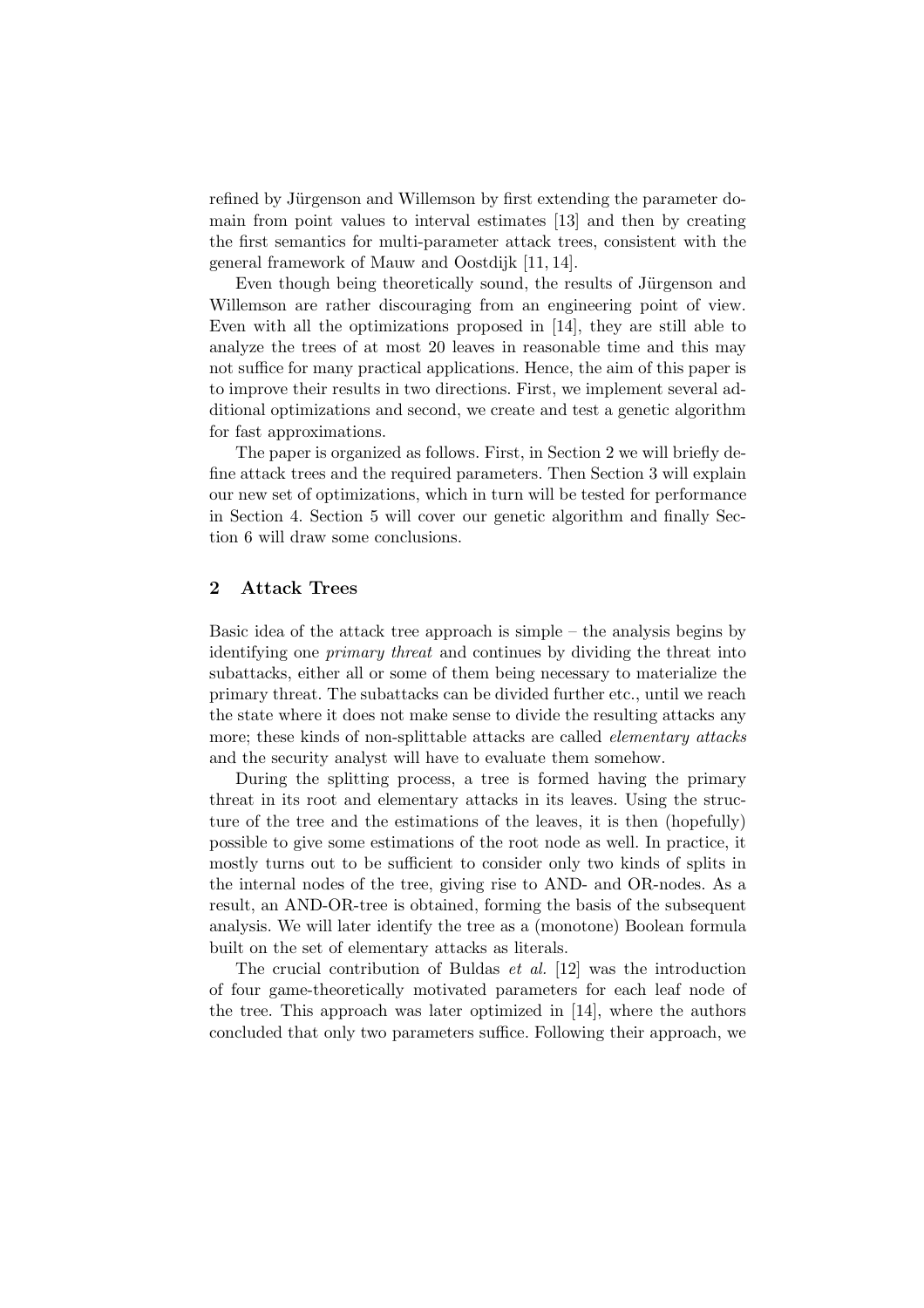consider the set of elementary attacks  $\mathcal{X} = \{X_1, X_2, \ldots, X_n\}$  and give each one of them two parameters:

- $p_i$  success probability of the attack  $X_i$ ,
- Expenses<sub>i</sub> expected expenses (i.e. costs plus expected penalties) of the attack  $X_i$ .

Besides these parameters, there is a global value Gains expressing the benefit of the attacker if he is able to materialize the primary threat.

## 3 Efficient Attack Tree Computations

Let us have the attack tree expressed by the monotone Boolean formula  $\mathcal F$ built on the set of elementary attacks  $\mathcal{X} = \{X_1, X_2, \ldots, X_n\}$ . In the model of [14], the expected outcome of the attacker is computed by maximizing the expression

$$
\text{Outcome}_{\sigma} = p_{\sigma} \cdot \text{Gains} - \sum_{X_i \in \sigma} \text{Expenses}_i \tag{1}
$$

over all the assignments  $\sigma \subset \mathcal{X}$  that make the Boolean formula  $\mathcal{F}$  true. Here  $p_{\sigma}$  denotes the success probability of the primary threat and as shown in [14], this quantity can be computed in time linear in the number  $n$  of elementary attacks. The real complexity of maximizing  $(1)$  comes from the need to go through potentially all the  $2^n$  subsets  $\sigma \subseteq \mathcal{X}$ . Of course, there are some useful observations to make.

- The Boolean function  $\mathcal F$  is monotone and we are only interested in the satisfying assignments  $\sigma$ . Hence, it is not necessary to consider subsets of non-satisfying assignments.
- In [14], Theorem 1, it was proven that if for some AND-node in the attack tree the assignment  $\sigma$  evaluates some of its children as true and others as false, this  $\sigma$  can be disregarded without affecting the correct outcome.

We start the contributions of the current paper by additionally noting that the DPLL algorithm [15], used in [14] to generate all the satisfying assignments, introduces a lot of unnecessary overhead. The formula  ${\mathcal F}$  first needs to be transformed to CNF and later maintained as a set of clauses, which, in turn, are sets of literals. Since set is a very inconvenient data structure to handle in the computer, we can hope for some performance increase by dropping it in favor of something more efficient.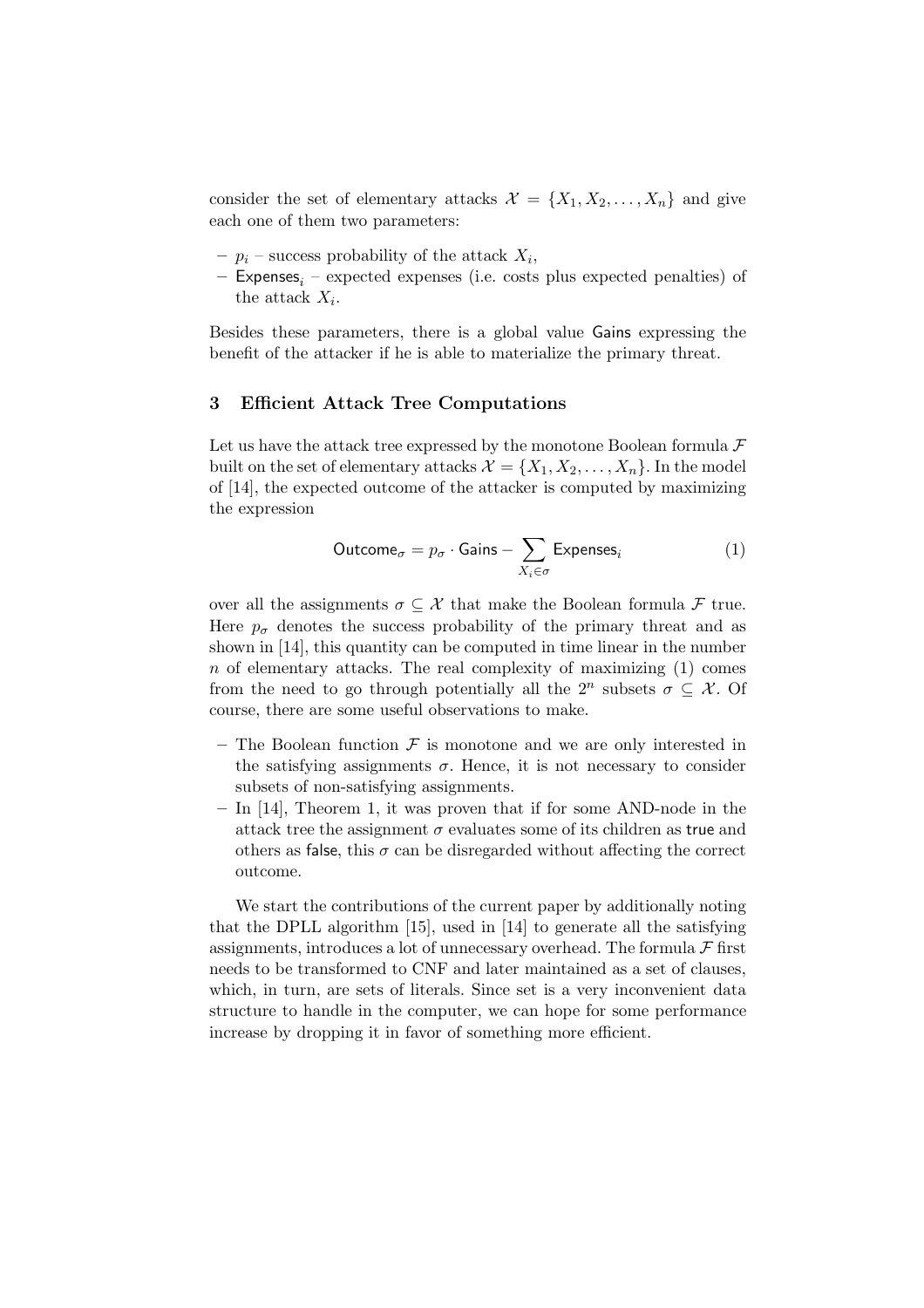In our new implementation, we keep the formula  $\mathcal F$  as it is – in the form of a tree. The assignments  $\sigma$  are stored as sequences of ternary bits, i.e. strings of three possible values t, f and u (standing for true, false and undefined, respectively). The computation rules of the corresponding ternary logic are natural, see Table 1.

| $\&$ t f u                                                       |  |  | $V$ t f u |  |
|------------------------------------------------------------------|--|--|-----------|--|
|                                                                  |  |  | $t$ t t t |  |
| $\begin{array}{c cc} t & t & f & u \\ f & f & f & f \end{array}$ |  |  | $f$ t f u |  |
| $u$ u f u                                                        |  |  | $u$ t u u |  |

Table 1. Computation rules for ternary logic

In its core, our new algorithm still follows the approach of DPLL – we start off with the assignment  $[u, u, \ldots, u]$  and proceed by successively trying to evaluate the literals as f and t. Whenever we reach the value t for the formula  $\mathcal F$ , we know that all the remaining u-values may be arbitrary and it is not necessary to take the recursion any deeper. Similarly, when we obtain the value f for the formula  $\mathcal F$ , we know that no assignment of u-values can make  $\mathcal F$  valid. Thus the only case where we need to continue recursively, is when we have  $\mathcal{F} = \mathsf{u}$ . This way we obtain Algorithm 1, triggered by process satisfying assignments( $[u, u, ..., u]$ ).

Algorithm 1 Finding the satisfying assignments

|                | <b>Require:</b> Boolean formula $\mathcal F$ corresponding to the given AND-OR-tree                                            |  |  |  |  |
|----------------|--------------------------------------------------------------------------------------------------------------------------------|--|--|--|--|
| $\blacksquare$ | $\mathbf{a}$ , and $\mathbf{a}$ , and $\mathbf{a}$ , and $\mathbf{a}$ , and $\mathbf{a}$ , and $\mathbf{a}$ , and $\mathbf{a}$ |  |  |  |  |

<sup>1:</sup> Procedure process\_satisfying\_assignments( $\sigma$ )

- 3: if  $\mathcal{F}(\sigma) = f$  then
- 4: Return;
- 5: end if
- 6: if  $\mathcal{F}(\sigma) = t$  then
- 7: Output all the assignments obtained from  $\sigma$  by setting all its u-values to t and f in all the possible ways; Return;
- 8: end if
- 9: //reaching here we know that  $\mathcal{F}(\sigma) = u$
- 10: Choose  $X_i$  such that  $\sigma(X_i) = u$
- 11: process\_satisfying\_assignments $(\sigma/[X_i := f]);$
- 12: process\_satisfying\_assignments $(\sigma/[X_i := t])$ ;

<sup>2:</sup> Evaluate  $\mathcal{F}(\sigma)$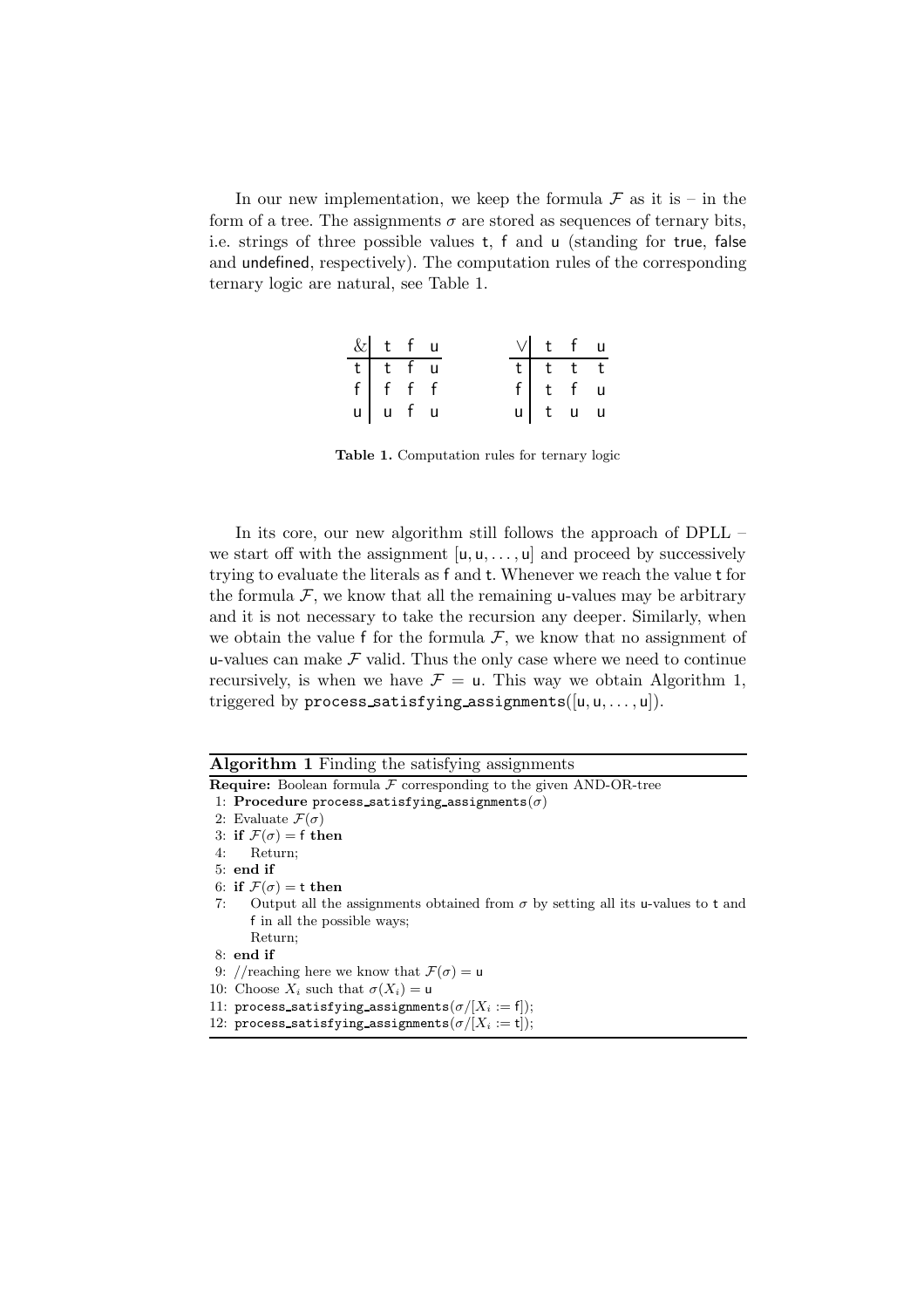Even though being conceptually simple, Algorithm 1 contains several hidden options for optimization. The first step to pay attention to lies already in line 2, the evaluation of  $\mathcal{F}(\sigma)$ . The evaluation process naturally follows the tree structure of  $\mathcal{F}$ , moving from the leaves to the root using the computation rules given by Table 1. However, taking into account Theorem 1 of [14] (see the second observation above), we can conclude that whenever we encounter a node requiring evaluation of t&f or f&t, we can abort this branch of the recursion immediately, since there is a global optimum outcome in some other branch.

In the implementation, this kind of exception to evaluation is modelled as additional data type shortcut-false to the already existing true, false and undefined Boolean types. If the situation is encountered during the recursive evaluation of  $F$ , shortcut-false is returned immediately to the highest level and the entire branch of processing is dropped.

Another, somewhat more obvious optimization lies within the line 10 of Algorithm 1. Of course it would be the simplest to pick the next undefined literal randomly (or in some predefined order, which gives the same result for randomly-generated test trees). However, intuitively this approach is one of the worst possible, since the working time of the algorithm depends on the number of the generated satisfying assignments. Hence, the algorithm will be faster if we can systematically disregard larger recursive branches. This is the reason why we first assign undefined literals as f on line 11 and check first, if the whole formula has become non-satisfied.

Still, a clever choice of the order of the undefined literals to specify can speed up this process even further. We implemented and tested several possible strategies.

- 1. Random the next undefined literal is picked randomly.
- 2. Most-AND for each undefined literal we compute the number of AND-nodes on the path from the corresponding leaf to the root and pick the onest with the highest score first.
- 3. Weighted-AND the ordering routine is similar to Most-AND, but all the AND-nodes on the path do not have an equal weight. The intuition behind this approach is that when we can exclude a larger subtree, we should be able to cut off more hopeless recursion branches as well, hence it makes more sense to prefer paths with AND-nodes closer to the root. Thus we gave each node on the distance  $i$  from the root the weight  $1/c^i$ , where c is a predefined constant. In our experiments we used the values  $c = 2$ . For comparison, we also ran tests with  $c = 0.5$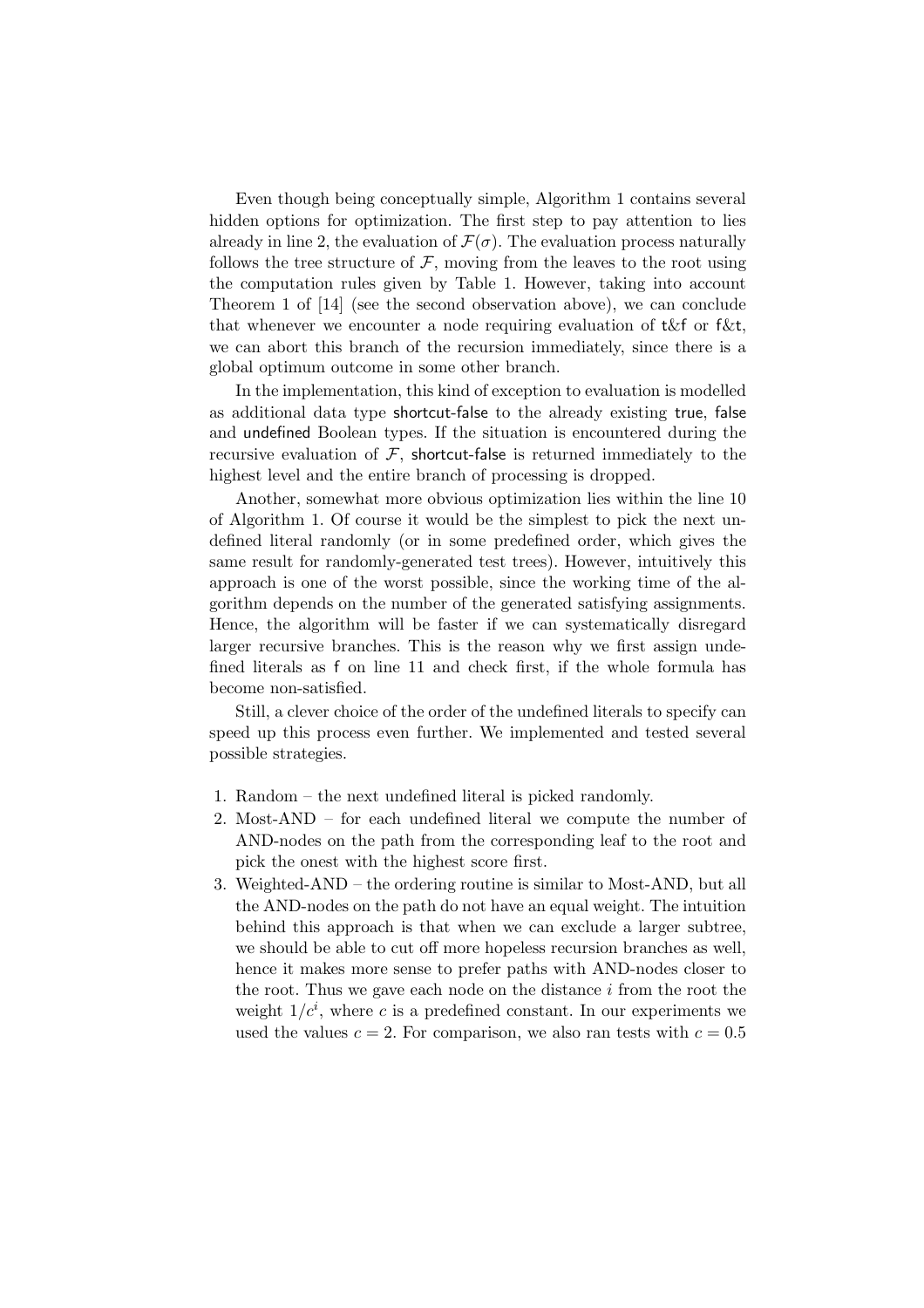Fig. 1. Performance test results of different strategies for choosing undefined literals



and  $c = 1$ . (Not that the Most-AND strategy is equivalent to the Weighted-AND strategy with  $c = 1$ .)

## 4 Performance analysis

Somewhat surprisingly it turned out that giving more weight to the AND nodes which are closer to the root node does not necessarily help. The weighting constant  $c = 0.5$  gave also very good results and in some cases better than the Weighted-2-AND strategy.

We generated random sample attack trees with 5 leaves up to 29 leaves, at least 100 trees in each group, and measured the solving time with our optimized realization and with different strategies. The results are depicted in Fig. 1.

To estimate the complexity of our algorithms, we used the leastsquares method to fit a function  $a^{-1} \cdot b^n$  to the running times of our best strategy method. Since there is no reasonable analytical way to establish the time complexity of our algorithm, this approach provided a quick and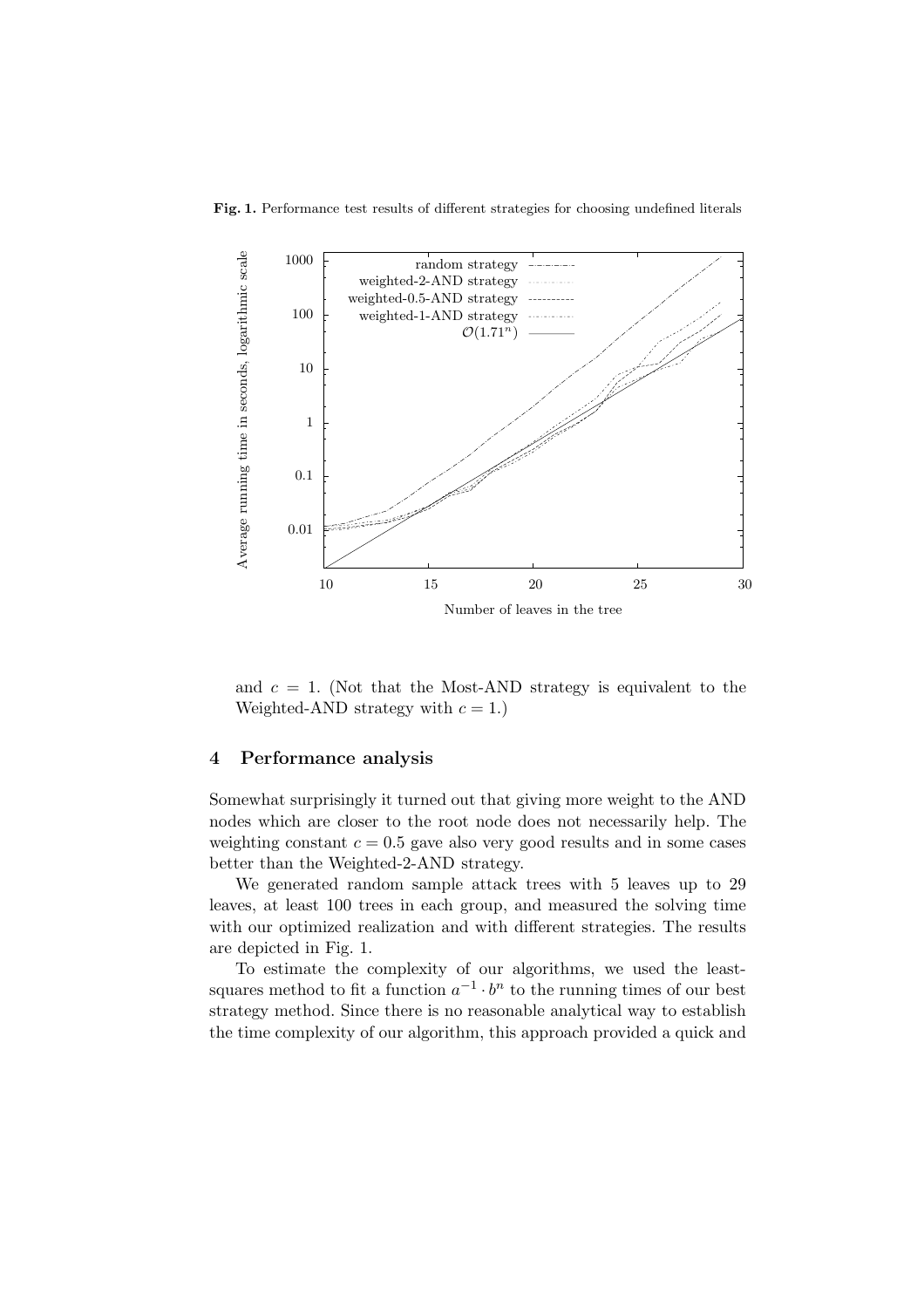easy way to estimate it. The found parameters to fit the data points of the best solution (the (1)-AND method) optimally were  $a = 109828$  and  $b = 1.71018$ . Hence we can conclude that the average complexity of our algorithm with our generated sample data is in the range of  $\sim \mathcal{O}(1.71^n)$ .

The average complexity estimations for all strategies were the following:

- Random strategy  $-\mathcal{O}(1.90^n)$
- Weighted-2-AND strategy  $-\mathcal{O}(1.78^n)$
- Weighted-1-AND strategy  $-\mathcal{O}(1.71^n)$
- Weighted-0.5-AND strategy  $-\mathcal{O}(1.75^n)$

However, it should be noted that differences between the Weighted-c-AND strategies were quite small and within the margin of error. Therefore, no conclusive results can be given regarding the different weighting constants. It is clear though that all the tested strategies are better than just choosing the leafs in random.

Currently the world's best  $#3$ -SAT problem solving algorithm by Konstantin Kutzkov ([16]) has the worst-case complexity  $\mathcal{O}(1.6423^n)$ . As #SAT problems can be parsinomically and in polynomial time converted to the  $\#3\text{-SAT problems}$  (see [17], chapter 26), we can roughly compare our algorithm complexity and the #3-SAT problem solver complexity.

Direct comparison is however not possible for several reasons. First, our estimate is heuristic and is based on experimental data. Second, we are not only counting all the possible SAT solutions to the formula  $\mathcal{F}$ , but we actually have to generate many of them. At the same time, we are using optimizations described in Section 3.

Comparison with the result of Kutzkov still shows that our approach works roughly as well as one would expect based on the similarity of our problem setting to #SAT. It remains an open problem to develop more direct comparison methods and to find out whether some of the techniques of #SAT solvers could be adapted to the attack trees directly.

## 5 Approximation

Even though reimplementation in  $C++$  and various optimization techniques described in Section 3 helped us to increase the performance of attack tree analysis significantly compared to [14], we are still practically limited to the trees having at most 30 leaves. Given the exponential nature of the problem, it is hard to expect substantial progress in the exact computations.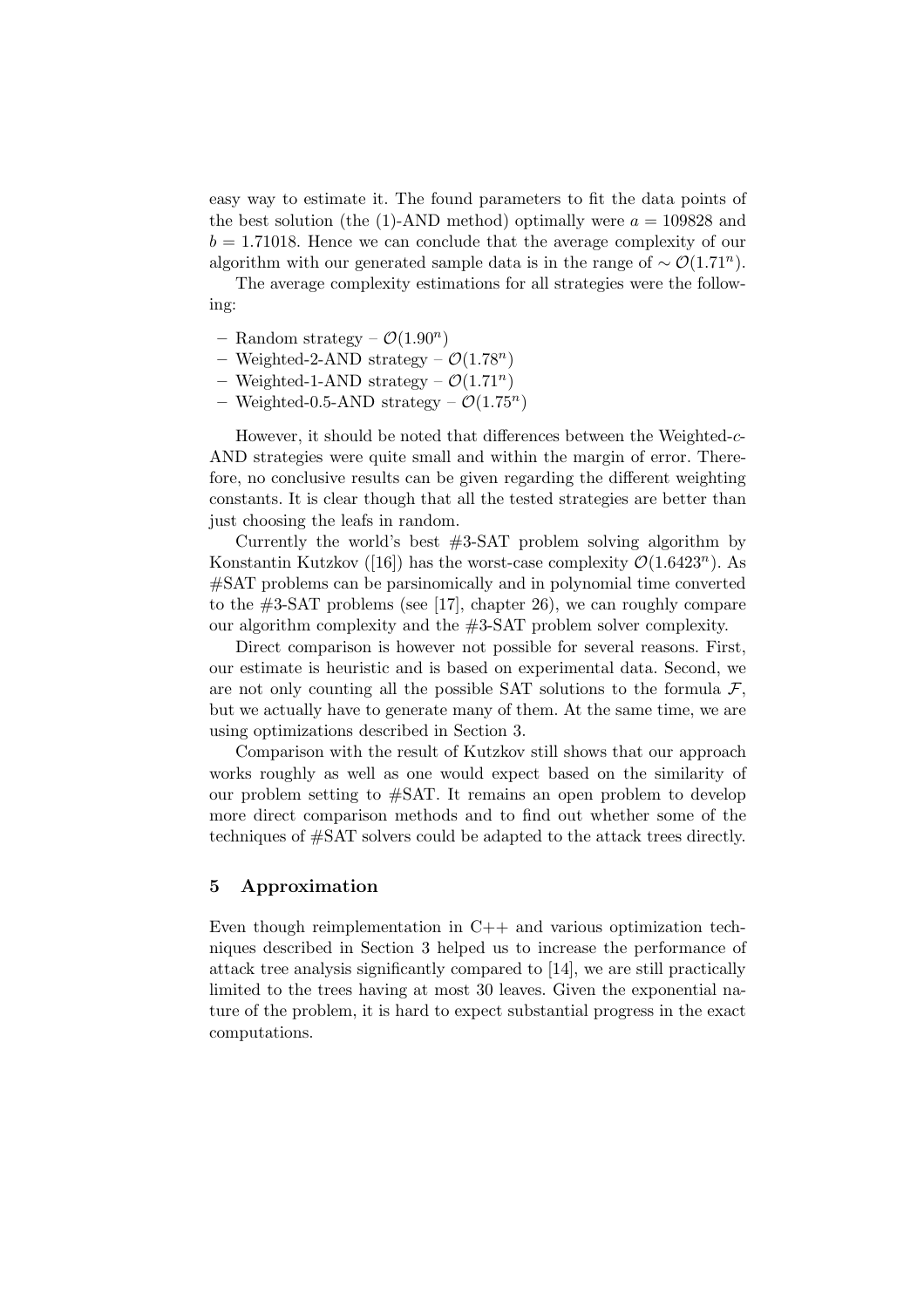In order to find out, how well the exact outcome of the attack tree can be approximated, we implemented a genetic algorithm (GA) for the computations. (See [18] for an introduction into GAs.) Let us have an attack tree described by the Boolean formula  $\mathcal F$  and the set of leaves  $\mathcal{X} = \{X_1, X_2, \ldots, X_n\}$  having the parameters as described in 3. We will specify the following concepts for our GA.

- **Individual:** any subset  $\sigma \subseteq \mathcal{X}$ . The individuals are internally represented by bitstrings of length  $n$ , where 1 in position  $i$  means that  $X_i \in \sigma$  and 0 in position i means that  $X_i \notin \sigma$ .
- Live individual:  $\sigma \subseteq \mathcal{X}$  such that  $\mathcal{F}(\sigma := t) = t$ , i.e. such that the value of F is t when all the literals of  $\sigma$  are set to t and all the others to f.
- **Dead individual:**  $\sigma \subseteq \mathcal{X}$  such that  $\mathcal{F}(\sigma := t) = f$ .
- **Generation:** a set of p live individuals (where p is a system-wide parameter to be determined later).
- **Fitness function:** Outcome<sub>σ</sub>. Note that  $\sigma$  must be alive in order for the fitness function to be well-defined.
- **Crossover:** in order to cross two individuals  $\sigma_1$  and  $\sigma_2$ , we iterate throughout all the elementary attacks  $X_i$   $(i = 1, \ldots, n)$  and decide by a fair coin toss, whether we should take the descendant's ith bit from  $\sigma_1$  or  $\sigma_2$ .
- **Mutation:** when an individual  $\sigma$  needs to be mutated, a biased coin is flipped for every leaf  $X_i$   $(i = 1, \ldots, n)$  and its status (included/excluded) in  $\sigma$  will be changed if the coin shows heads. Since  $\sigma$  is internally kept as a bit sequence, mutation is accomplished by simple bit flipping.

In order to start the GA, the first generation of  $p$  live individuals must be created. We generate them randomly, using the following recursive routine.

- 1. Consider the root node.
- 2. If the node we consider is a leaf, then include it to  $\sigma$  and stop.
- 3. If the node we consider is an AND-node, consider all its descendants recursively going back to Step 2.
- 4. If the node we consider is an OR-node, flip a fair coin for all of them to decide whether they should be considered or not. If none of the descendants was chosen, flip the coin again for all of them. Repeat until at least one descendant gets chosen. Continue with Step 2.

It is easy to see that the resulting  $\sigma$  is guaranteed to be live and that the routine stops with probability 1.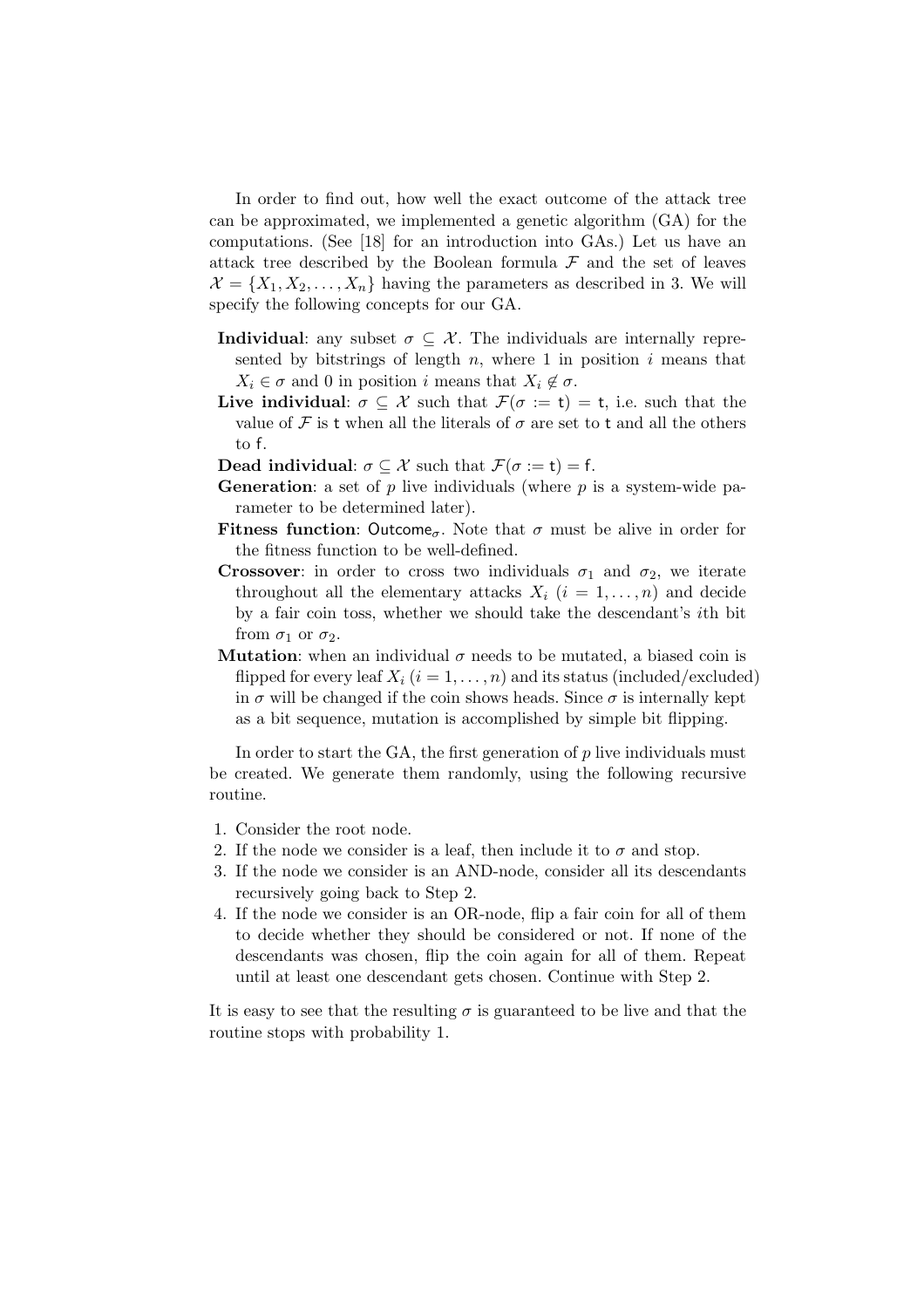Having produced our first generation of individuals  $\sigma_1, \ldots, \sigma_p$  (not all of them being necessarily distinct), we start the reproduction process.

- 1. All the individuals  $\sigma_i$  are crossed with everybody else, producing  $\binom{p}{2}$ new individuals.
- 2. Each individual is mutated with probability 0.1 and for each one of them, the bias 0.1 is used.
- 3. The original individuals  $\sigma_1, \ldots, \sigma_p$  are added to the candidate (multi)set. (Note that this guarantees the existence of  $p$  live individuals.)
- 4. All the candidates are checked for liveness (by evaluating  $\mathcal{F}(\sigma = t)$ ) and only the live ones are left.
- 5. Finally, p fittest individuals are selected for the next generation.

The reproduction takes place for  $q$  rounds, where  $q$  is also a systemwide parameter yet to be determined.

Next we estimate the time complexity of our GA.

- Generating p live individuals takes  $\mathcal{O}(np)$  steps.
- Creating a new candidate generation by crossing takes  $\mathcal{O}(np^2)$  steps.
- Mutating the candidate generation takes  $\mathcal{O}(np^2)$  steps.
- Verifying liveliness takes  $\mathcal{O}(np^2)$  steps.
- Computing the outcomes of live individuals takes  $\mathcal{O}(np^2)$  steps.
- Sorting out the p best individuals out of the  $\binom{p}{2}+p$  individuals takes  $\mathcal{O}(p^2 \log p)$  steps.

Since these steps are repeated for  $g$  generations, we can find the overall time complexity to be  $\mathcal{O}(qp^2(\log p + n))$ .

Of course, a GA does not guarantee that the final outcome is the best one globally. To find out, how large populations and how many iterations one has to use to hit the global maximum outcome with some degree of certainty, we performed series of tests.

First we generated a sample random set of about 6000 trees (having  $n = 5...29$  leaves) and computed the exact outcome for each one of them as described in Sections 3 and 4. Next we ran our GA for population sizes  $p = 5, 10, 15, \ldots, 60$  and the number of iterations  $1, 2, \ldots, 200$ . We recorded the average running times and attacker's estimated outcomes, comparing the latter ones to the exact outcomes computed before.

As a result of our tests we can say that GA allows us to reach high level of confidence (say, with 90% accuracy) very fast. There are many possible reasonable choices for  $p = p(n)$  and  $q = q(n)$ . For example, taking  $p = 2n$  and  $q = 2n$  allowed us to reach 89% level of confidence for all the tree sizes of up to 29 leaves (see Fig. 2). By accuracy we here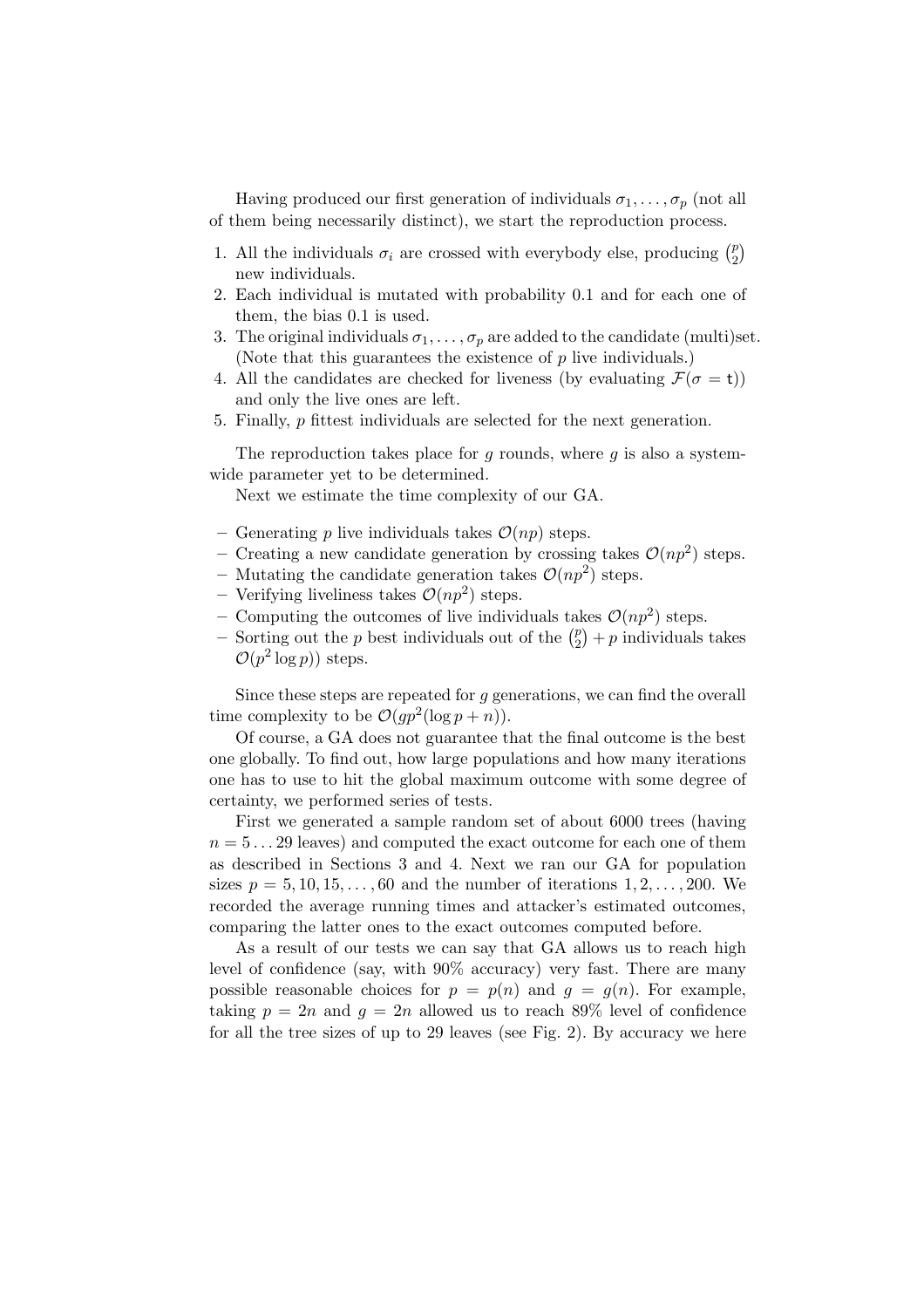Fig. 2. Accuracy of genetics algorithm with  $p = 2n$  and  $q = 2n$ 



mean the ratio of the trees actually computed correctly by our GA when compared to the exact outcome.

The theoretical time complexity of our GA is in this case  $\mathcal{O}(n^4)$ , which in reality required up to roughly 2 seconds for trees with less than 30 leaves on 2.33 GHz Intel Xeon processor. The same approach also enables us to process moderate size attack trees (70-80 leaves) in reasonable time (1-2 minutes). Attack trees of this size are helpful in analyzing real-life information systems and the multi-parameter attack trees can be now used in practical security analysis. The performance results for larger trees are given in Fig. 3. For each data point we generated 10 random trees and the average running times were measured for the genetic algorithm with parameters  $p = 2n$  and  $q = 2n$ . The error bars represent the standard deviation of the average running time.

### 6 Conclusions and Further Work

In this paper we reviewed the method proposed by Jürgenson and Willemson for computing the exact outcome of a multi-parameter attack tree [14]. We proposed and implemented several optimizations and this allowed us to move the horizon of computability from the trees having 20 leaves (as in [14]) to the trees with roughly 30 leaves.

However, computing the exact outcome of an attack tree is an inherently exponential problem, hence mere optimizations on the implementa-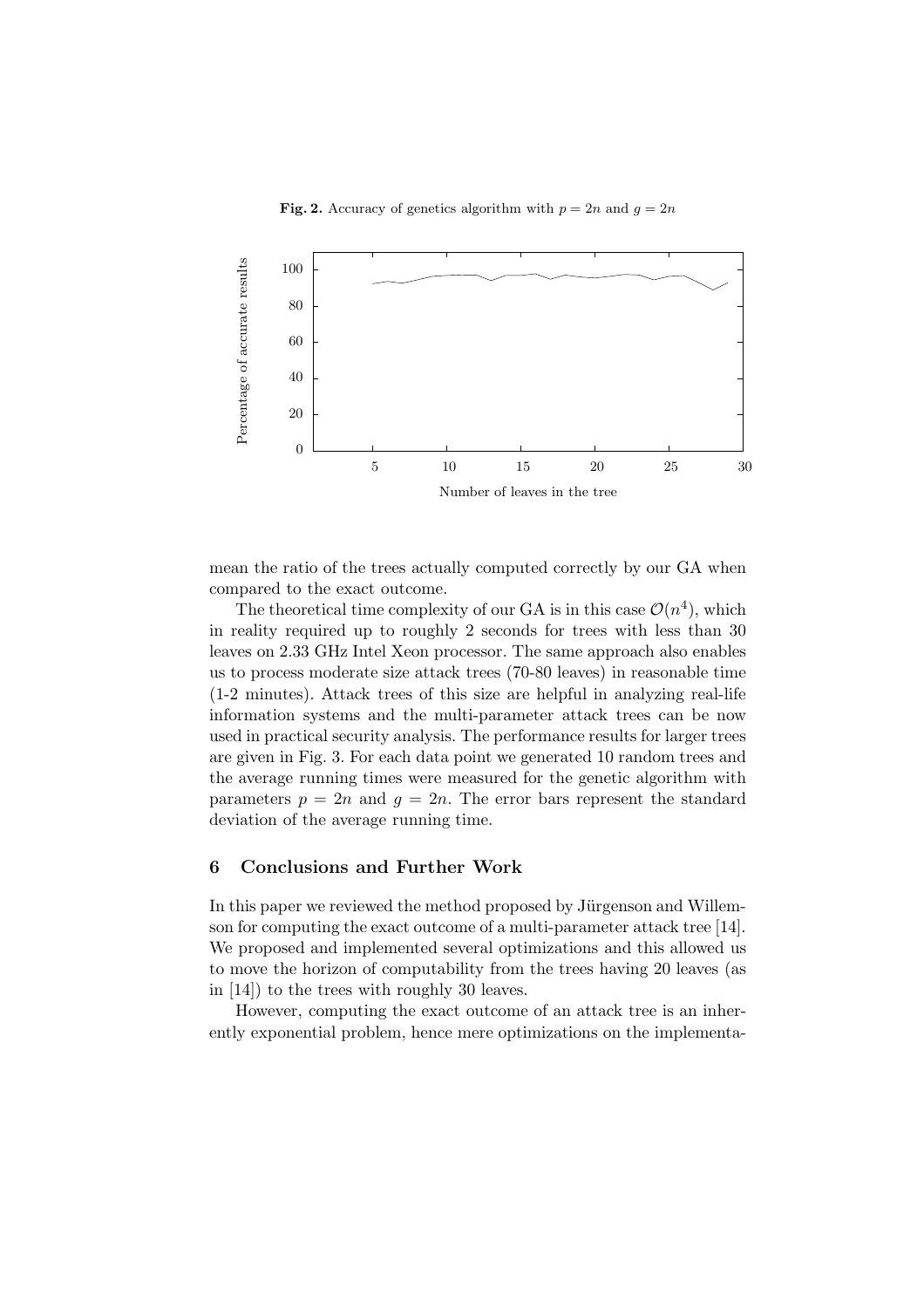Fig. 3. Performance results of the genetic algorithm



tion level are rather limited. Thus we also considered an approximation technique based on genetic programming. This approach turned out to be very successful, allowing us to reach 89% of confidence within 2 seconds of computation for the trees having up to 29 leaves. The genetic algorithm is also very well scalable, making it practical to analyze even the trees having more than 100 leaves.

When running a genetic approximation algorithm, we are essentially computing a lower bound to the attacker's expected outcome. Still, an upper bound (showing that the attacker can not achieve more than some amount) would be much more interesting in practice. Hence, the problem of finding efficient upper bounds remains an interesting challenge for future research.

Another interesting direction is extending the model of attack tree computations. For example, Jürgenson and Willemson have also considered the serial model, where the attacker can make his decisions based on previous success or failure of elementary attacks [19]. It turns out that finding the best permutation of the elementary attacks may turn com-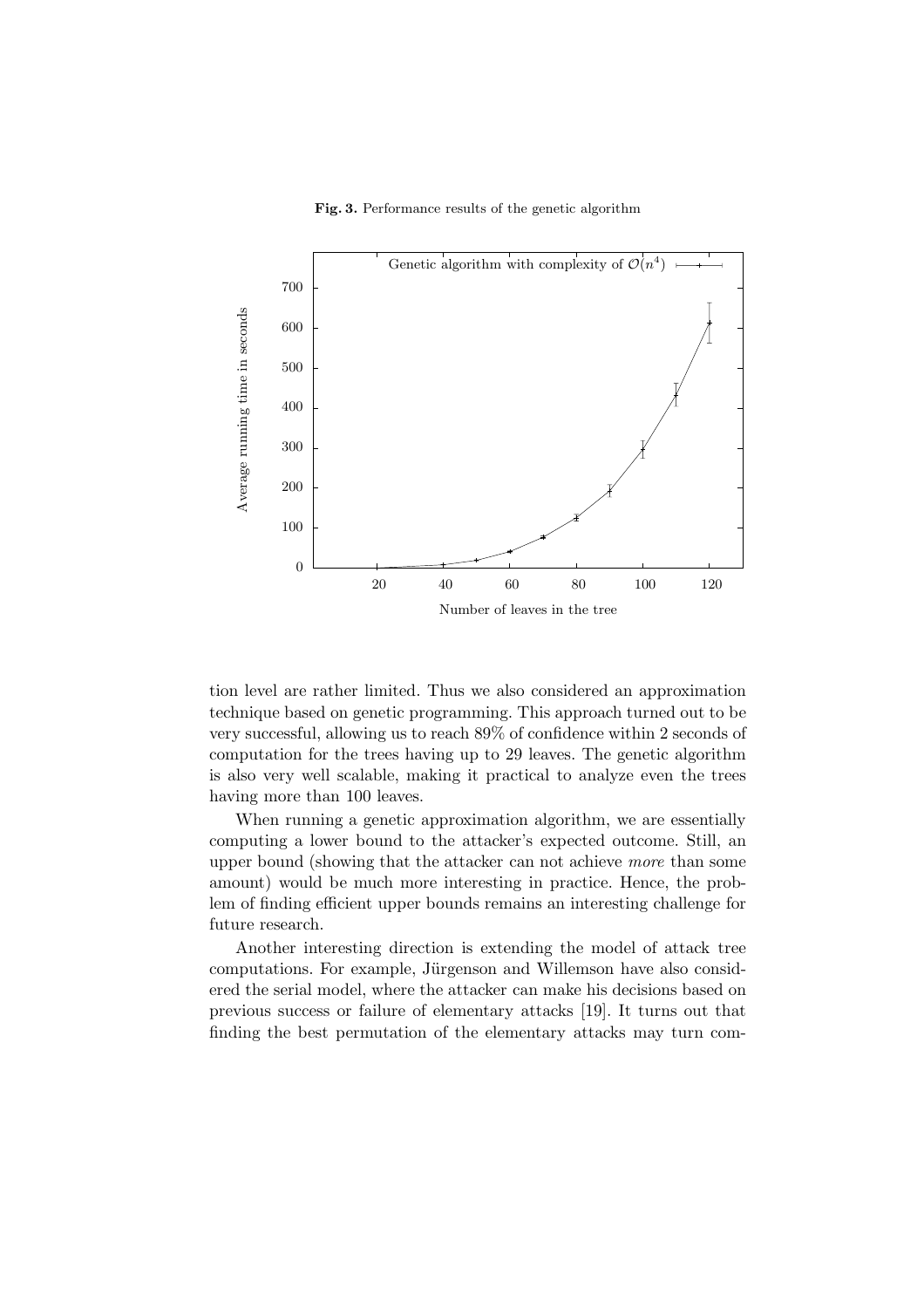puting the optimal expected outcome into a super-exponential problem, hence the use of good approximation methods becomes inevitable in that setting.

## 7 Acknowledgments

This research was supported by the European Regional Development Fund through the Estonian Center of Excellence in Computer Science, EXCS, and Estonian Science Foundation grant no 8124.

#### References

- 1. Vesely, W., Goldberg, F., Roberts, N., Haasl, D.: Fault Tree Handbook. US Government Printing Office (January 1981) Systems and Reliability Research, Office of Nuclear Regulatory Research, U.S. Nuclear Regulatory Commission.
- 2. Weiss, J.D.: A system security engineering process. In: Proceedings of the 14th National Computer Security Conference. (1991) 572–581
- 3. Schneier, B.: Attack trees: Modeling security threats. Dr. Dobb's Journal 24(12) (December 1999) 21–29
- 4. Schneier, B.: Secrets & Lies. Digital Security in a Networked World. John Wiley & Sons (2000)
- 5. Convery, S., Cook, D., Franz, M.: An attack tree for the border gateway protocol. IETF Internet draft (Feb 2004) Available at http://www.ietf.org/proceedings/04aug/I-D/draft-ietf-rpsec-bgpattack-00.txt.
- 6. Byres, E., Franz, M., Miller, D.: The use of attack trees in assessing vulnerabilities in SCADA systems. In: International Infrastructure Survivability Workshop (IISW'04), IEEE, Lisbon, Portugal. (2004)
- 7. Buldas, A., Mägi, T.: Practical security analysis of e-voting systems. In Miyaji, A., Kikuchi, H., Rannenberg, K., eds.: Advances in Information and Computer Security, Second International Workshop on Security, IWSEC. Volume 4752 of LNCS., Springer (2007) 320–335
- 8. Edge, K.S.: A Framework for Analyzing and Mitigating the Vulnerabilities of Complex Systems via Attack and Protection Trees. PhD thesis, Air Force Institute of Technology, Ohio (2007)
- 9. Espedahlen, J.H.: Attack trees describing security in distributed internet-enabled metrology. Master's thesis, Department of Computer Science and Media Technology, Gjøvik University College (2007)
- 10. Moore, A.P., Ellison, R.J., Linger, R.C.: Attack modeling for information security and survivability. Technical Report CMU/SEI-2001-TN-001, Software Engineering Institute (2001)
- 11. Mauw, S., Oostdijk, M.: Foundations of attack trees. In Won, D., Kim, S., eds.: International Conference on Information Security and Cryptology – ICISC 2005. Volume 3935 of LNCS., Springer (2005) 186–198
- 12. Buldas, A., Laud, P., Priisalu, J., Saarepera, M., Willemson, J.: Rational Choice of Security Measures via Multi-Parameter Attack Trees. In: Critical Information Infrastructures Security. First International Workshop, CRITIS 2006. Volume 4347 of LNCS., Springer (2006) 235–248